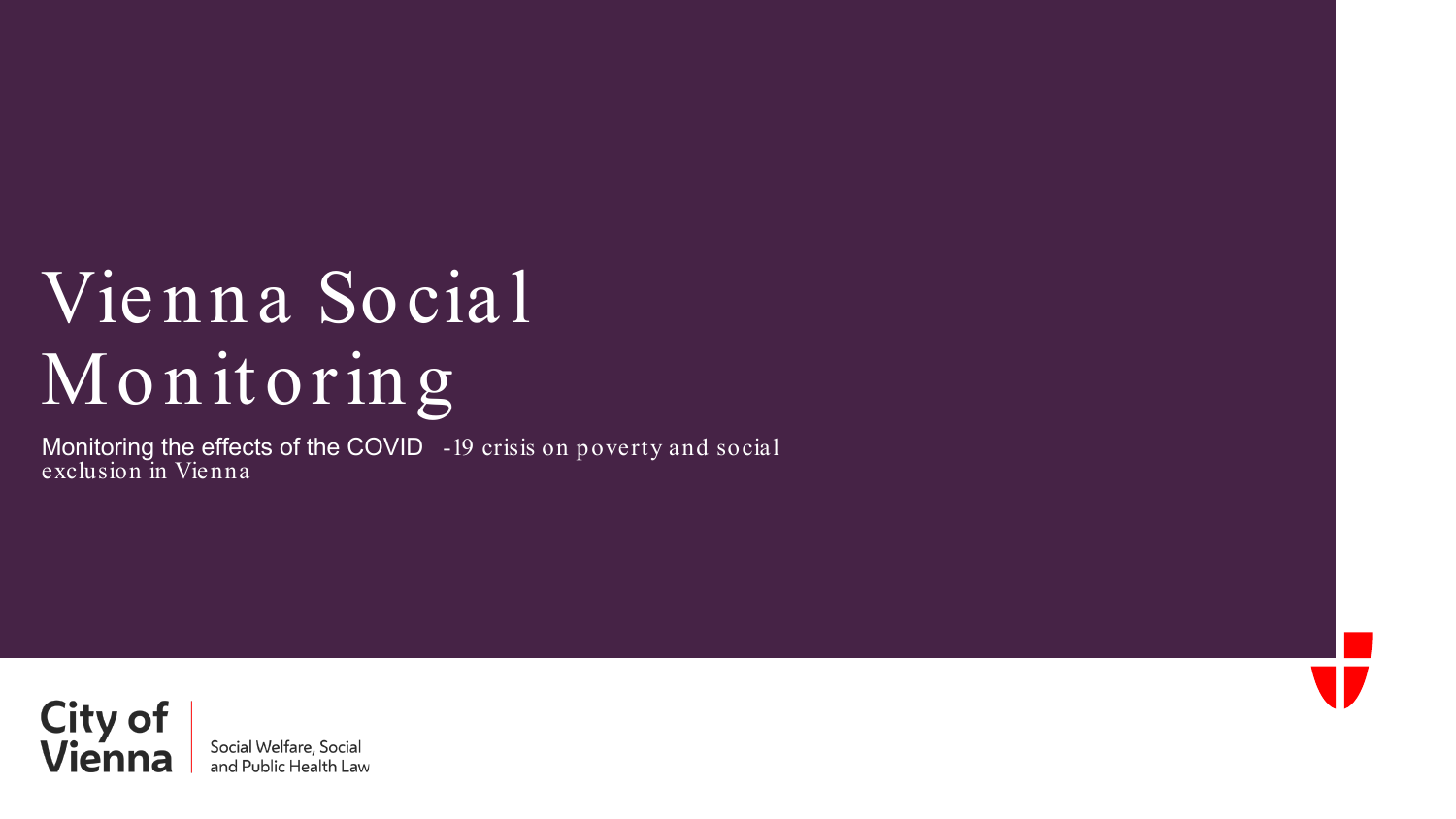What do we aim for in this workshop?

Get inside information on how the Vienna Social<br>Monitoring works



## Exchange lessons learned and experiences on social<br>3 reporting and social monitoring

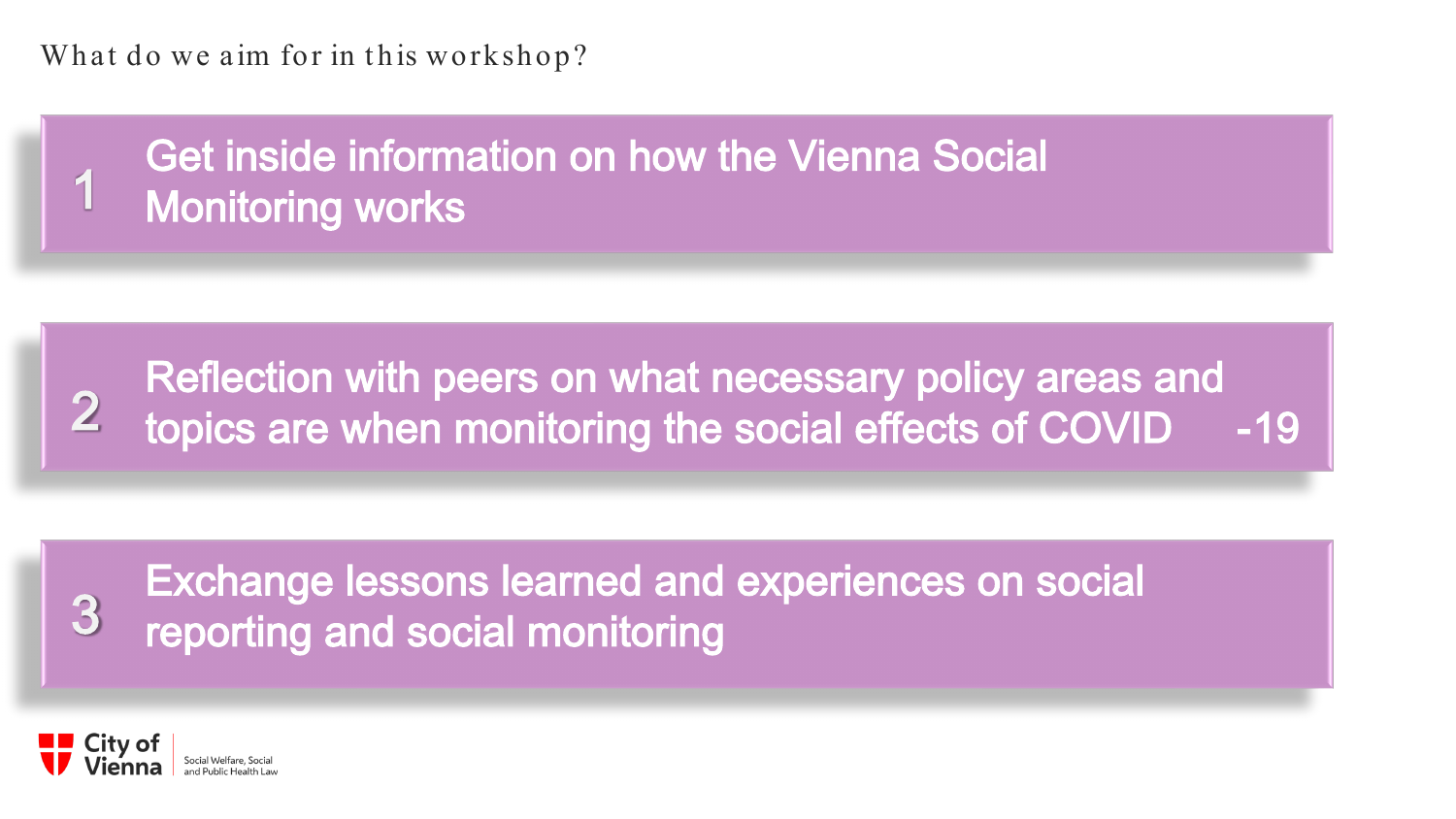What policy areas / topics / parts of the polulation are necessary to be considered when monitoring the social effects of COVID-19?



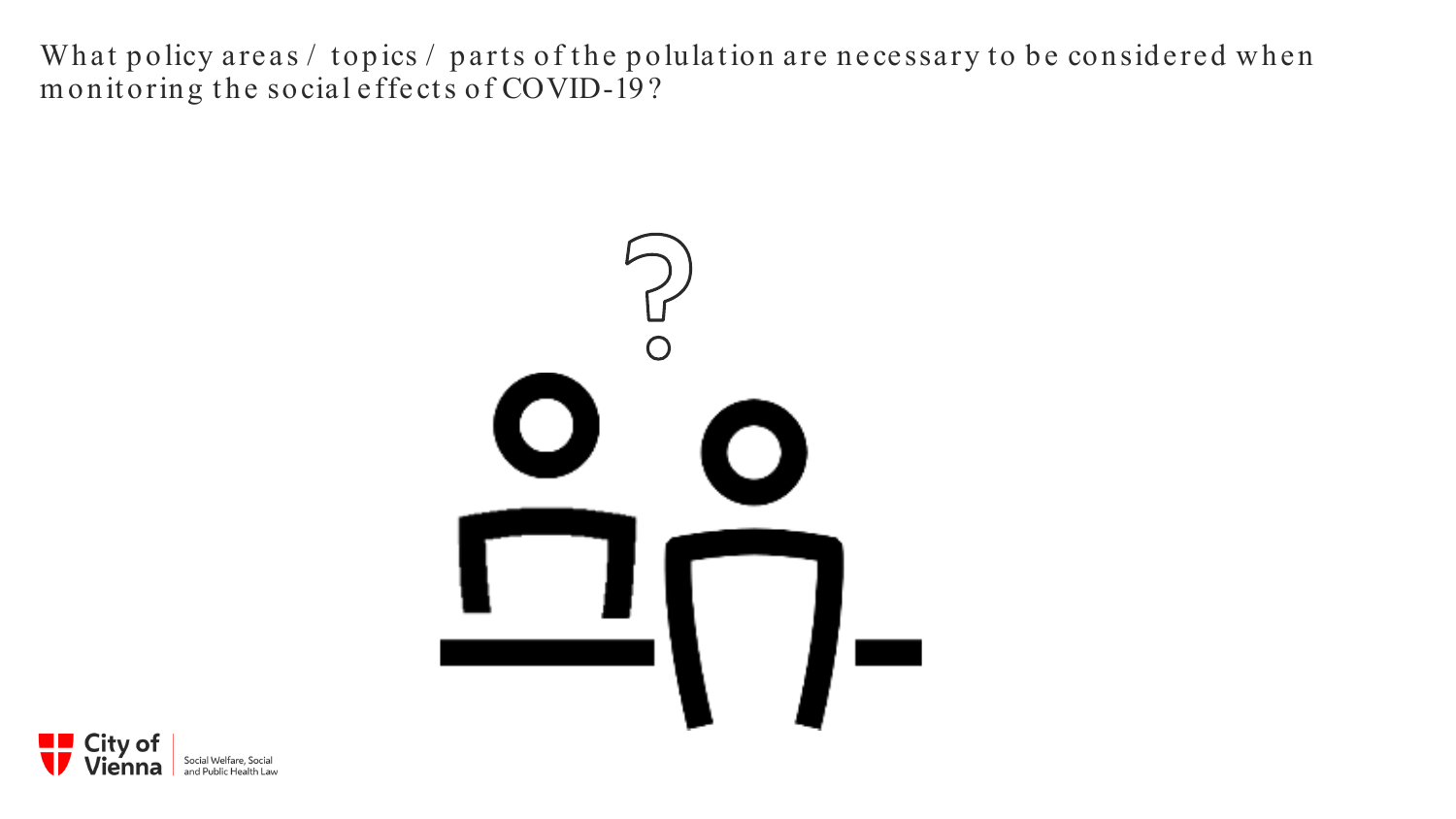Due to COVID-19 we need rapid, agile and coordinated answers to react on increasing poverty

| In the past                                                              | Social Monitoring                                                                                                            | From now on                                                                  |  |
|--------------------------------------------------------------------------|------------------------------------------------------------------------------------------------------------------------------|------------------------------------------------------------------------------|--|
| fragmented data in different<br>departments and services                 | brings together 11departments<br>of 4 policy fields                                                                          | <b>Overview</b>                                                              |  |
| uncoordinated, slow and sporadic<br>flow of information                  | covering 7 topics                                                                                                            | of poverty in Vienna                                                         |  |
| quick reaction only possible<br>within the own area of<br>responsibility | Income & debt<br>Securing subsistence<br>2.<br>Labour market<br>Education<br>5. Housing<br>6. Health<br>Disadvantaged groups | one corporate monitoring report<br>combined planning of actions and measures |  |
|                                                                          |                                                                                                                              | developing of forecasting tools<br>Optimal foundation for<br>decisions       |  |

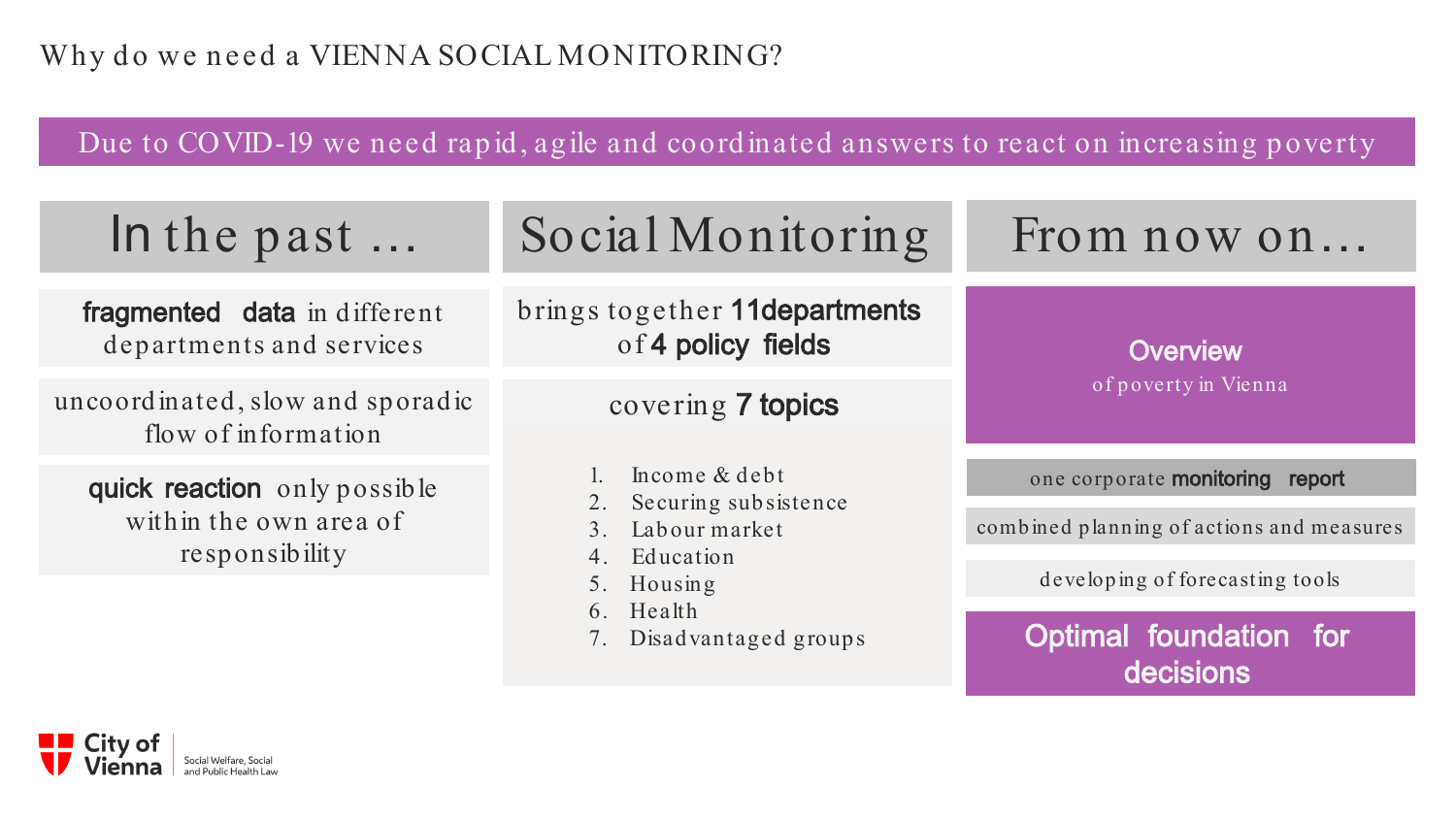What are the goals of the VIENNA SOCIAL MONITORING?

merge existing data and qualitative information, develop a monitoring system for administrative and political decision makers

**recognise new and aggravated problems early and adjust Vienna's social system** accordingly

recognise long -term consequences (early warning system), 3 introduce coordinated measures



1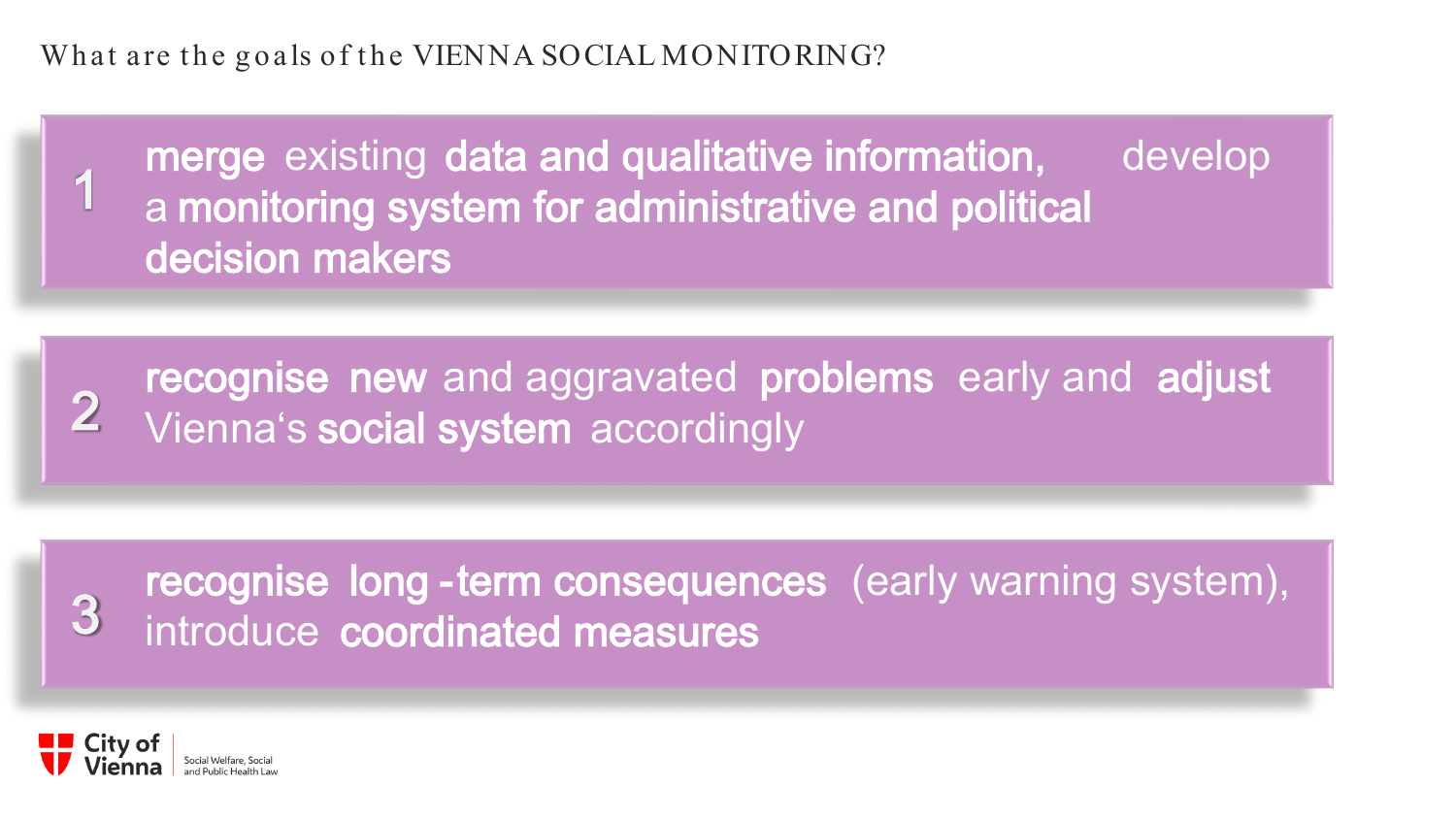## Who are the members of the VIENNA SOCIAL MONITORING?

| Vienna Children's and                                                       | Vienna Social Fund                                                   | Department Child and<br>Youth welfare service | Department Education and<br>Youth                     |
|-----------------------------------------------------------------------------|----------------------------------------------------------------------|-----------------------------------------------|-------------------------------------------------------|
| Youth Ombuds-Office                                                         |                                                                      |                                               |                                                       |
|                                                                             | 2 boards                                                             |                                               | Vienna Employment<br>Promotion Fund                   |
|                                                                             | <b>Preparatory Group</b>                                             | <b>High-Level-Group</b>                       |                                                       |
| Department Integration<br>and Diversity                                     | 1 or 2 Experts of                                                    | Heads of Departments                          |                                                       |
|                                                                             | <b>Department</b>                                                    |                                               |                                                       |
|                                                                             | discuss information and experiences                                  | Discuss conclusion of monitoring report       | Department Economic<br>Affairs, Labour and Statistics |
| leading & moderating                                                        | prepare quarterly monitoring report                                  | determines fields of action and measures      |                                                       |
| Social Welfare, Social                                                      | highlight problems                                                   | inform political decision makers              |                                                       |
| and Public Health Law                                                       |                                                                      |                                               |                                                       |
|                                                                             | Department Housing<br>Promotion and Arbitration<br>Department Vienna |                                               | Housing in Vienna                                     |
| <b>City of</b><br>Social Welfare, Social<br>Vienna<br>and Public Health Law | Board for Legal Housing<br>Matters                                   | Women's Affairs                               |                                                       |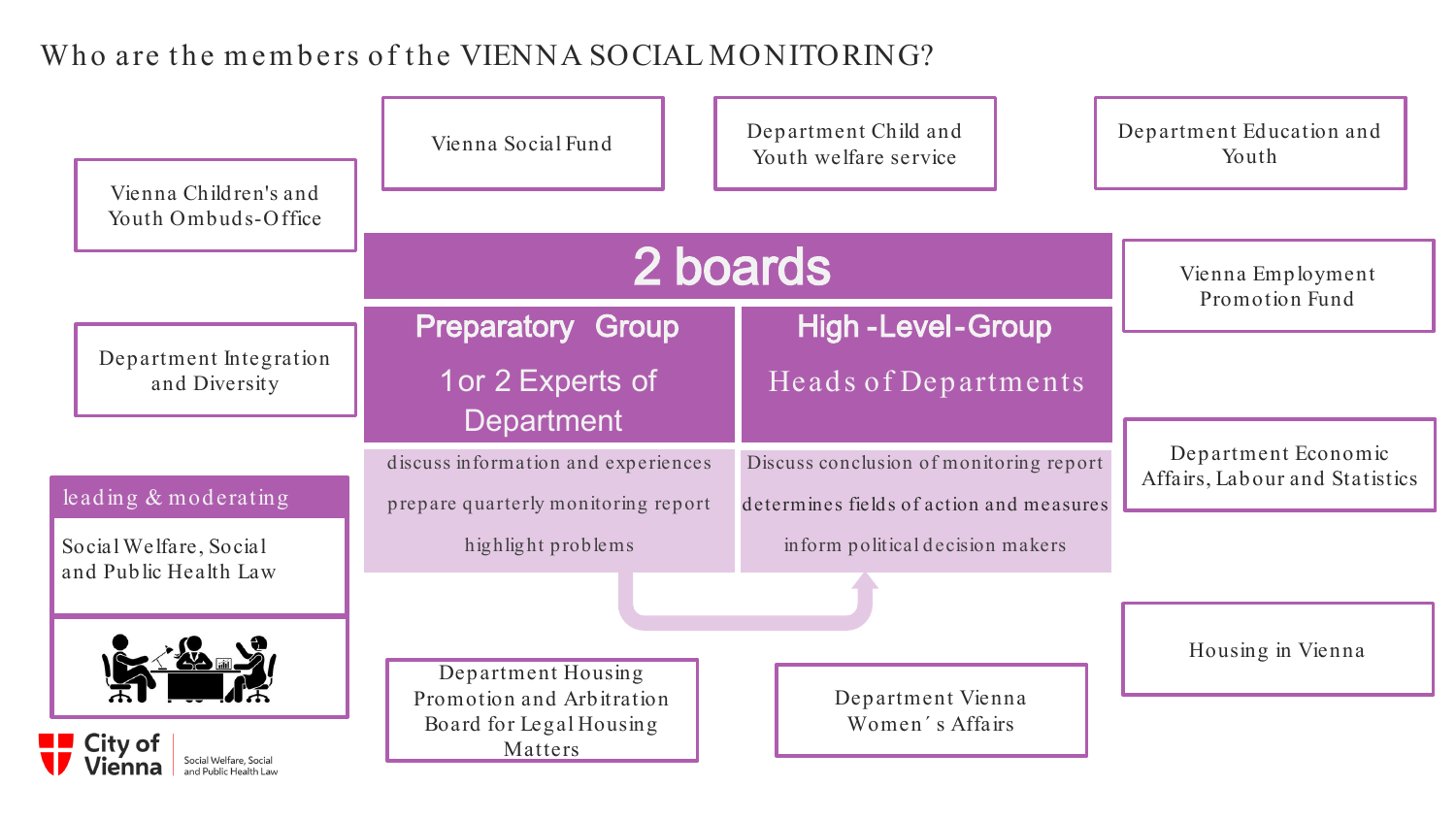What are the major rules in the work of the VIENNA SOCIAL MONITORING?



Selected data, quality information as well as quantity data

No intersection of data, not a data project

Focus on actual content, figures and experiences